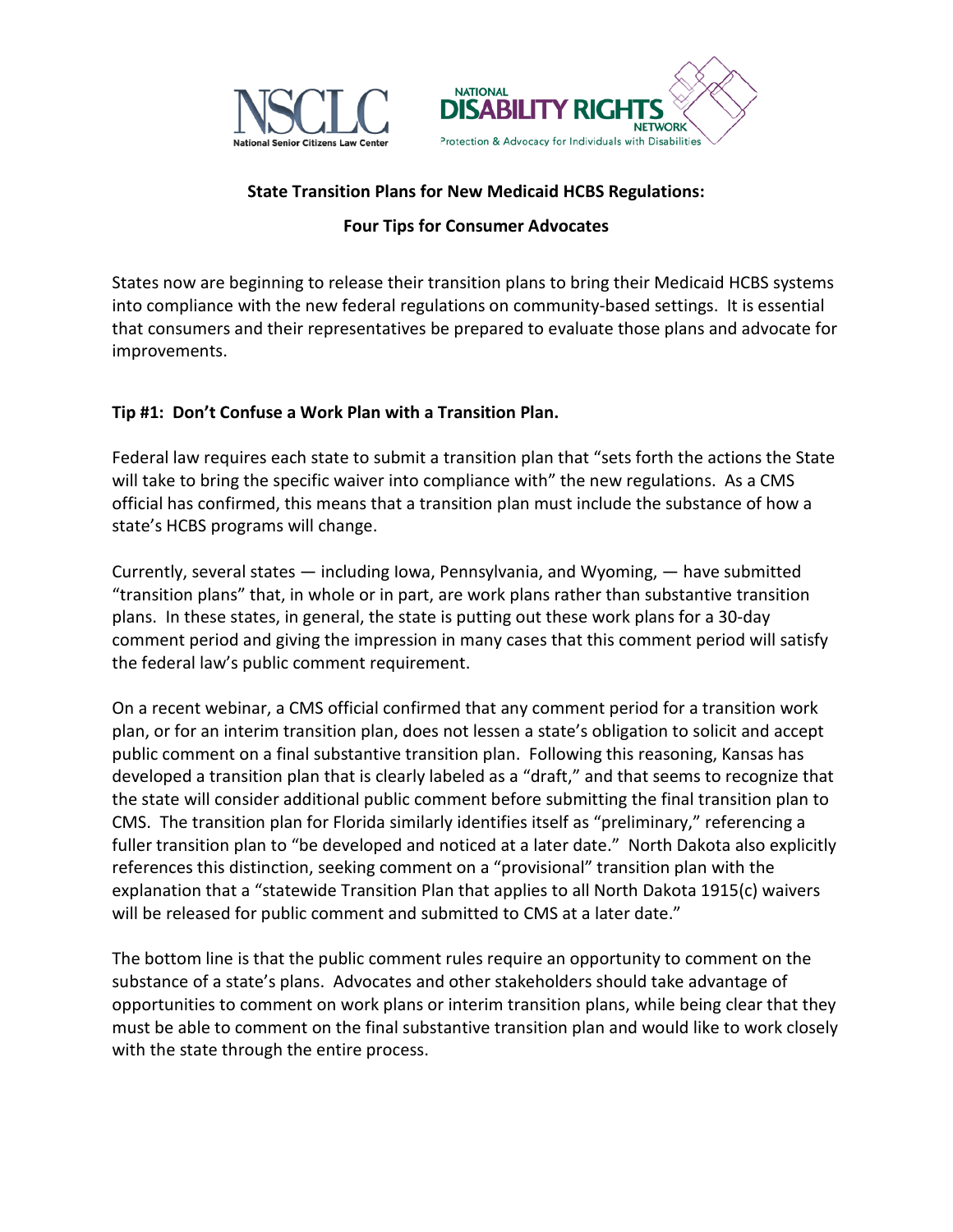## **Tip #2: Don't Accept a State's Unsupported Claims of Compliance**

Several states have claimed, with little or no evidence, that significant portions of their programs already are in compliance with the new federal regulations. Oregon, for example, has made an "initial determination that services authorized in four of the State's Medicaid 1915(c) waivers for individuals with Developmental/Intellectual Disabilities are community-based and have the qualities described" in the new federal regulations. Admittedly, Oregon (and all other states) are waiting on CMS guidance on the application of the federal regulations to nonresidential settings, but the absence of that guidance does not excuse the state's broad, unsupported conclusion that its programs comply with the new regulations.

Similar problems are seen in other states' plans. According to Pennsylvania's plan, the state "has determined that all services offered in these three waivers [Aging, Attendant Care, and Independence waivers] comply with the new federal rule." In Florida, an assumption of compliance is not stated explicitly, but is implied by the state's work plan. First, the state has stated that it intends to complete its analysis of waiver weaknesses by August 2014, which provides very little time to examine the settings in which waiver recipients currently live. Second, the state has listed its intended amendments to seven separate HCBS waivers, and for each waiver the suggested amendments are very limited.

Advocates should demand a more thorough evaluation of a state's existing HCBS programs. The new HCBS regulations are wide-ranging, requiring among other things that a setting support consumers' full access to the greater community, and optimize individual autonomy and independence. As a practical matter, states and stakeholders will require both time and careful thought to ensure that a system is in compliance. A state should not immediately be assuming compliance: making such assumptions will short-circuit important conversations, which in turn will limit the opportunity to improve the system.

# **Tip #3: Don't Accept Inordinate Reliance on Providers' Self-Reported Data**

Most states do not know how current HCBS settings comply, or fail to comply, with the new HCBS regulations. This presents a problem for states, both for developing a transition plan and, in the future, for monitoring a setting's compliance.

To gather data, in many cases, a state's path of least resistance may be surveying service providers, but relying on such data creates problems. First, service providers are not objective, because they generally will benefit from a determination of compliance. Second, service providers are not necessarily in a good position to make judgments about whether and how a consumer has access to the community and can exercise rights.

Kansas, for example, is surveying all providers that own, operate or control settings; the survey results "will provide the basis for identifying settings in compliance with the rule, settings requiring heightening scrutiny, and settings no longer qualifying for HCBS." For a broad range